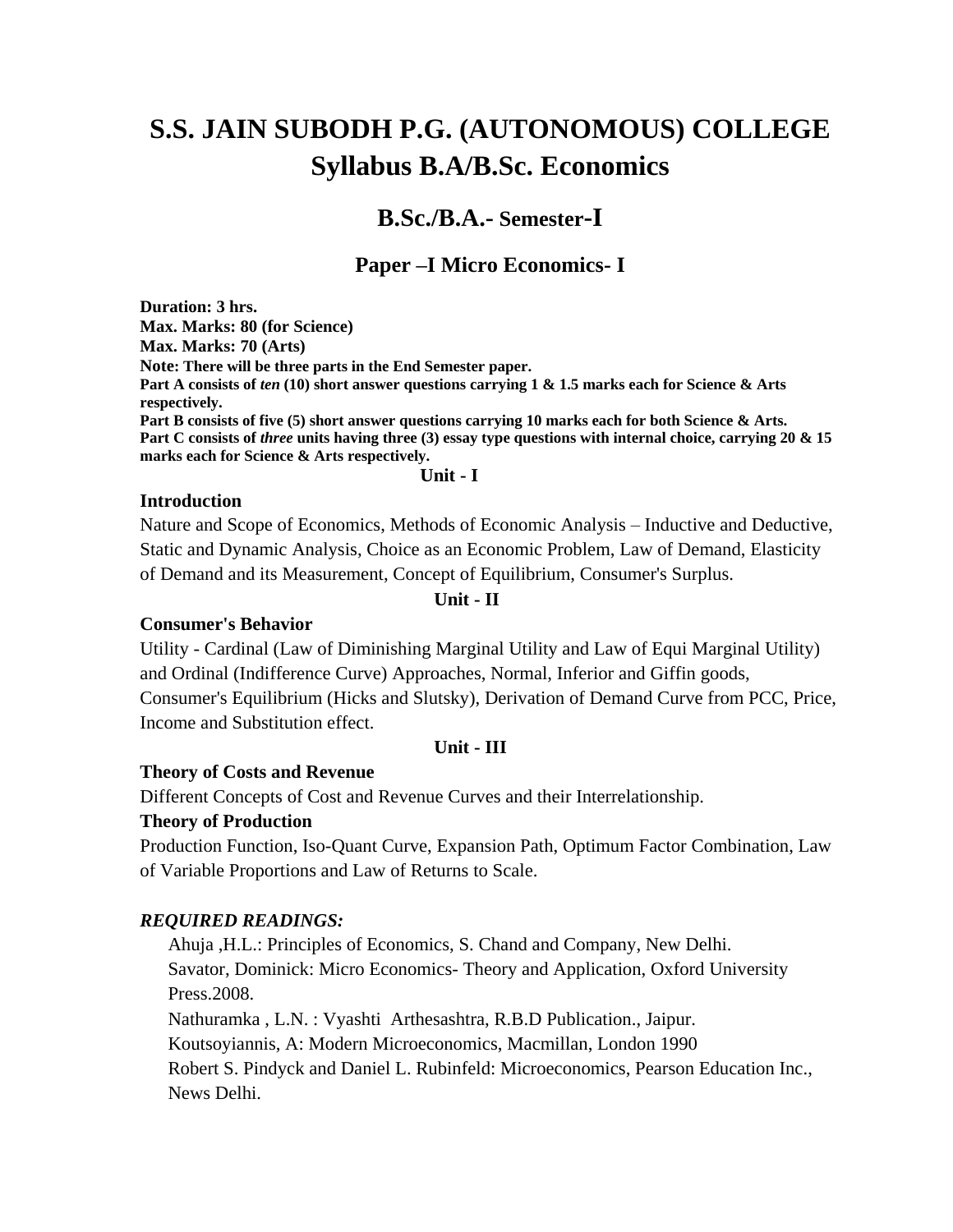Hal R. Varian: Microeconomic Analysis, W.W. Norton & Company Inc., New York.

## **B.Sc./B.A.- Semester-I**

### **Paper –II Indian Economy -I**

**Duration: 3 hrs. Max. Marks: 80 (for Science) Max. Marks: 70 (Arts) Note: There will be three parts in the End Semester paper. Part A consists of** *ten* **(10) short answer questions carrying 1 & 1.5 marks each for Science & Arts respectively. Part B consists of five (5) short answer questions carrying 10 marks each for both Science & Arts. Part C consists of** *three* **units having three (3) essay type questions with internal choice, carrying 20 & 15 marks each for Science & Arts respectively** 

### **Unit –I**

Introduction: Characteristics and main features of Indian Economy, Natural Resources: Land, Water, Minerals, Forest, and Power Resources, Population: Size and Growth of Population, Sex Composition, Labor Force, Occupational Distribution and Population Policy, Human Resources Development Indicators (i.e. literacy, health, nutrition etc.)

### **Unit –II**

Main Features of Indian Agriculture: Importance, Nature and Role of Agriculture in Indian Economy, Finance and Marketing (Financial Institutions and Co-operative Society), New Agricultural Strategy and Modernization of Agriculture, Agriculture Policy in India, Second Green Revolution, New Public Distribution System

### **Unit –III**

Problems of Poverty and Unemployment in India. GST, Demonetization.

Economy of Rajasthan : Salient Features of Rajasthan's Economy, Population, Human Resources Development Indicators (i.e. literacy, health, nutrition etc.) , Per Capita Income. Natural Resources: Land, Water, Livestock and Minerals.

### *REQUIRED READINGS:*

Dutt and Sundram: Indian Economy, S. Chand (Latest Ed) (Hindi and English). A.N. Agrawal: Indian Economy, New Age International Publication (P) Limited, (Latest Ed) (Hindi and English). Laxmi Narayan Nathuramka: Bhartiya Arthshvyavastyha, R.B.D.Publication, Jaipur.(Latest Ed). Mishra And Puri: Indian Economy, Himalaya Publishing House (Latest Ed) (Hindi and English). Economic Survey (Latest), GOI. Monthly Bulletins, RBI.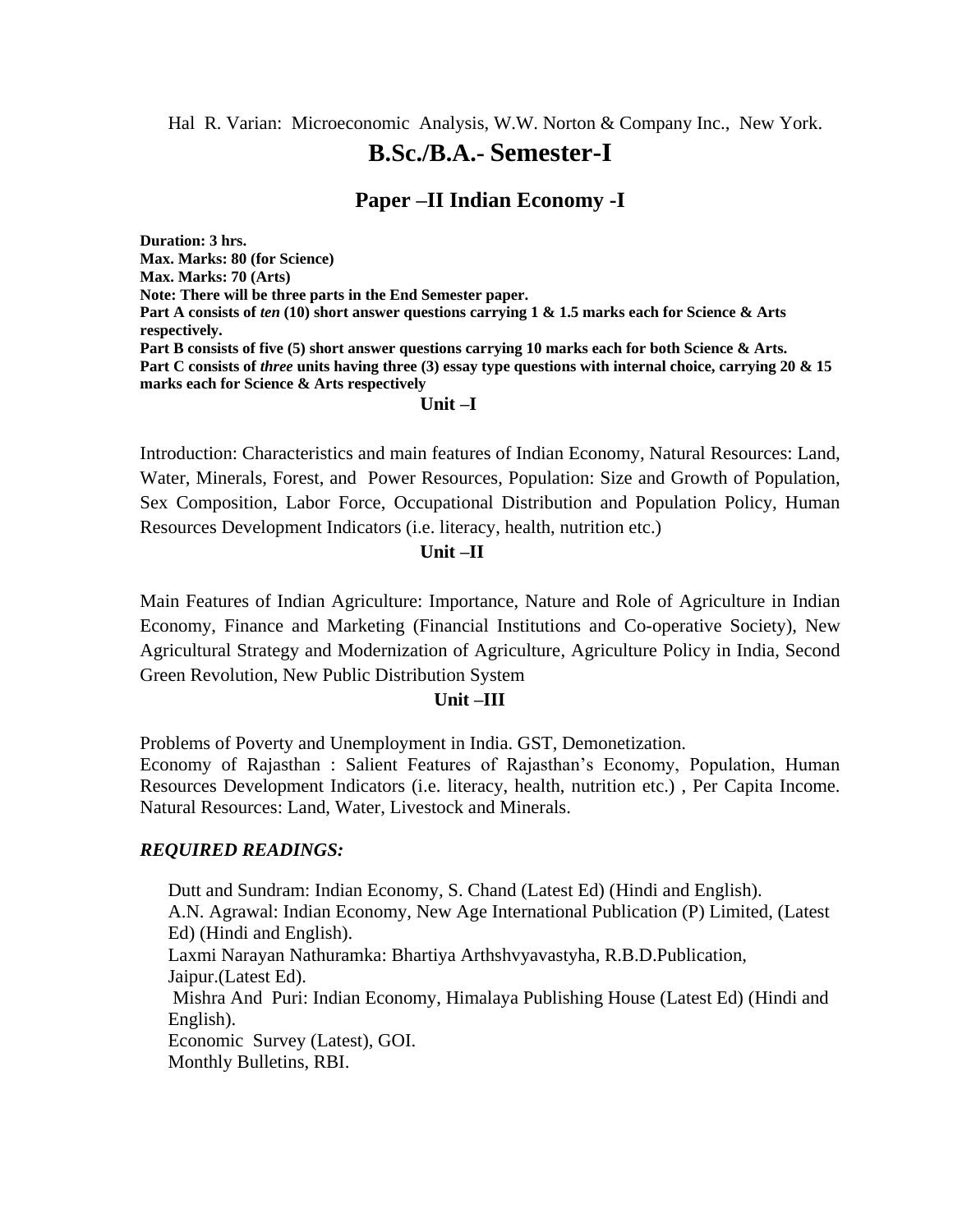## **B.Sc./B.A.- Semester-II**

### **Paper –I Micro Economics -II**

**Duration: 3 hrs. Max. Marks: 80 (for Science) Max. Marks: 70 (Arts) Note: There will be three parts in the End Semester paper. Part A consists of** *ten* **(10) short answer questions carrying 1 & 1.5 marks each for Science & Arts respectively. Part B consists of five (5) short answer questions carrying 10 marks each for both Science & Arts. Part C consists of** *three* **units having three (3) essay type questions with internal choice, carrying 20 & 15 marks each for Science & Arts respectively** 

### **Unit - I**

### **Market Structure**

Types of Market, Equilibrium of a Firm under Perfect Competition, Monopoly, Price Discrimination, Measure of Monopoly Power, Monopolistic Competition and Oligopoly (Introduction).

### **Unit - II**

### **Factor Pricing**

Marginal Productivity Theory of Distribution: Modern Theory of Wage, Wages and Collective Bargaining, Wage Differentials; Rent – Richardian and Modern theory.

**Unit - III**

### **Factor Pricing**

Profits - Innovation, Risk and Uncertainty Theory. Interest – Classical and Keynesian **Theories** 

### **Welfare Economics**

Problems in Measuring Welfare, Classical Welfare Economics, Pareto's Criteria (Production, Consumption and Distribution)

### *REQUIRED READINGS:*

Ahuja ,H.L.: Principles of Economics, S. Chand and Company, New Delhi. Savator, Dominick: Micro Economics- Theory and Application, Oxford University Press.2008.

Nathuramka ,L.N. : Vyashti Arthesashtra, R.B.D Publication., Jaipur.

Koutsoyiannis, A. (1990), Modern Microeconomics, macmillan. . A. Koutsoyiannis: Modern Microeconomics, M acmillan, London.

Robert S. Pindyck and Daniel L. Rubinfeld: Microeconomics, Pearson Education Inc., New Delhi.

Hal R. Varian: Microeconomic Analysis, W.W. Norton & Company Inc., New York.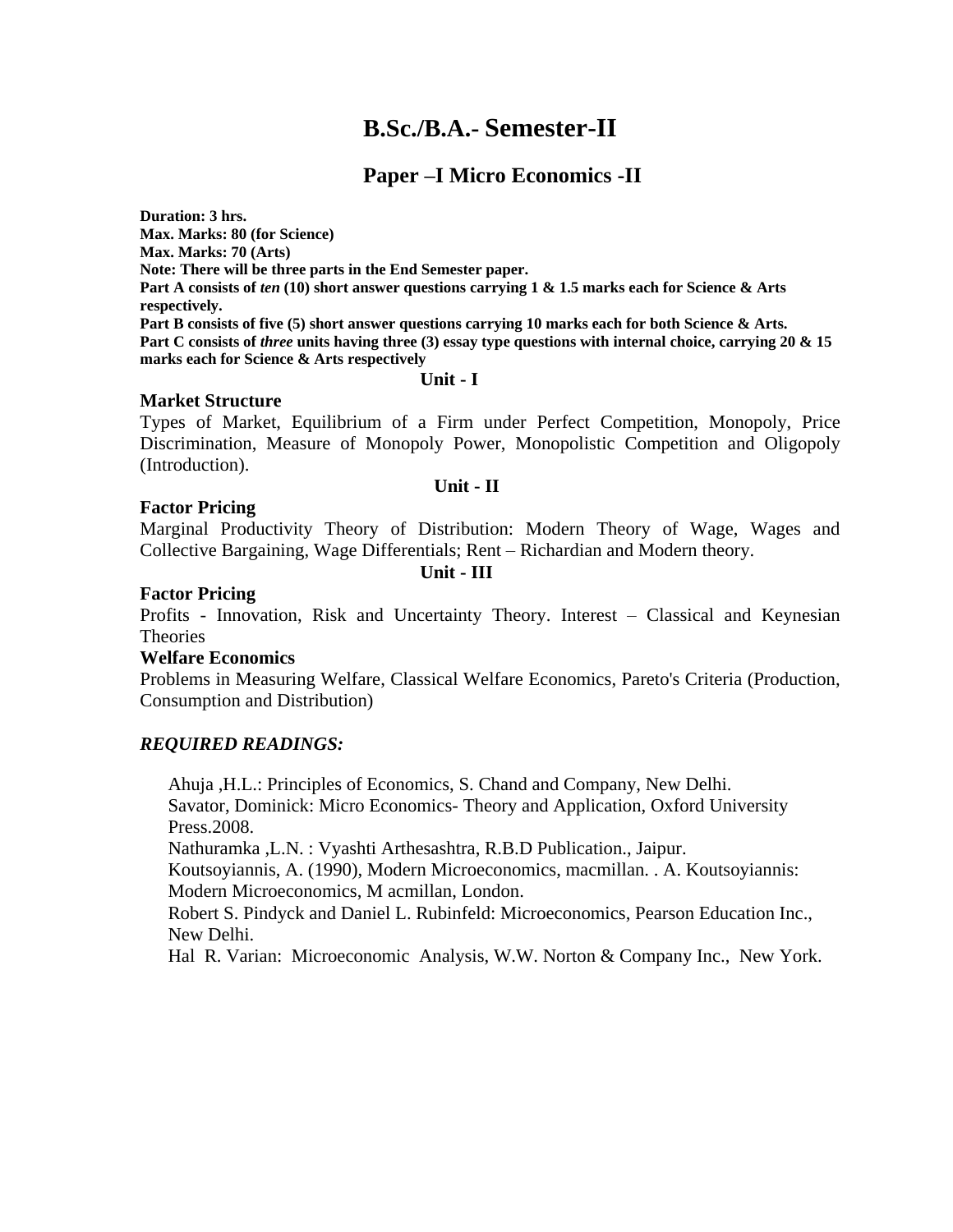## **B.Sc./B.A.- Semester-II**

### **Paper –II Indian Economy -II**

**Duration: 3 hrs. Max. Marks: 80 (for Science) Max. Marks: 70 (Arts) Note: There will be three parts in the End Semester paper. Part A consists of** *ten* **(10) short answer questions carrying 1 & 1.5 marks each for Science & Arts respectively. Part B consists of five (5) short answer questions carrying 10 marks each for both Science & Arts. Part C consists of** *three* **units having three (3) essay type questions with internal choice, carrying 20 & 15 marks each for Science & Arts respectively** 

#### **Unit –I**

Industry: Role, Strategy & Challenges in India, Industrial Policy- Pre and Post Reform Period. MSME (Definition, Problems), Industries-Problems and Measures for their Development, Industrial Finance- Role of Financial Institutions & Commercial Banks. New Economic Policy, Public Sector Industries, Public Sector Reforms, Disinvestment in Public Sector Undertakings.

#### **Unit –II**

Indian Foreign Trade: Volume, Structure and Direction, Foreign Trade Policy of India (2015- 20), FDI and FII, Planning in India: Objectives, Strategy and Overall evaluation. NITI Ayog, Recent Government Policy (Skill India, Make in India, Start up India, Digital India)

#### **Unit –III**

Problem of Inflation & Income Inequality in India, Rural Development Programs and Policy, Globalization and strategies for MNCs, Economy of Rajasthan: Position of Agriculture, Industries & Infrastructure in Rajasthan, Constraints in Economic Development in Rajasthan & Measures to Overcome.

#### *REQUIRED READINGS:*

Dutt and Sundram: Indian Economy, S. Chand (Latest Ed) (Hindi and English). A.N. Agrawal: Indian Economy, New Age International Pub. (P) Limited, (Latest Ed) (Hindi and English). Lax mi Narayan Nathuramka: Bhartiya Arthshastra, R.B.D.Publication, Jaipur (Latest Ed). Mishra A Puri: Indian Economy, Himalaya Publishing House (Latest Ed) (Hindi and English). Economic Survey (Latest), GOI. Monthly Bulletins, RBI.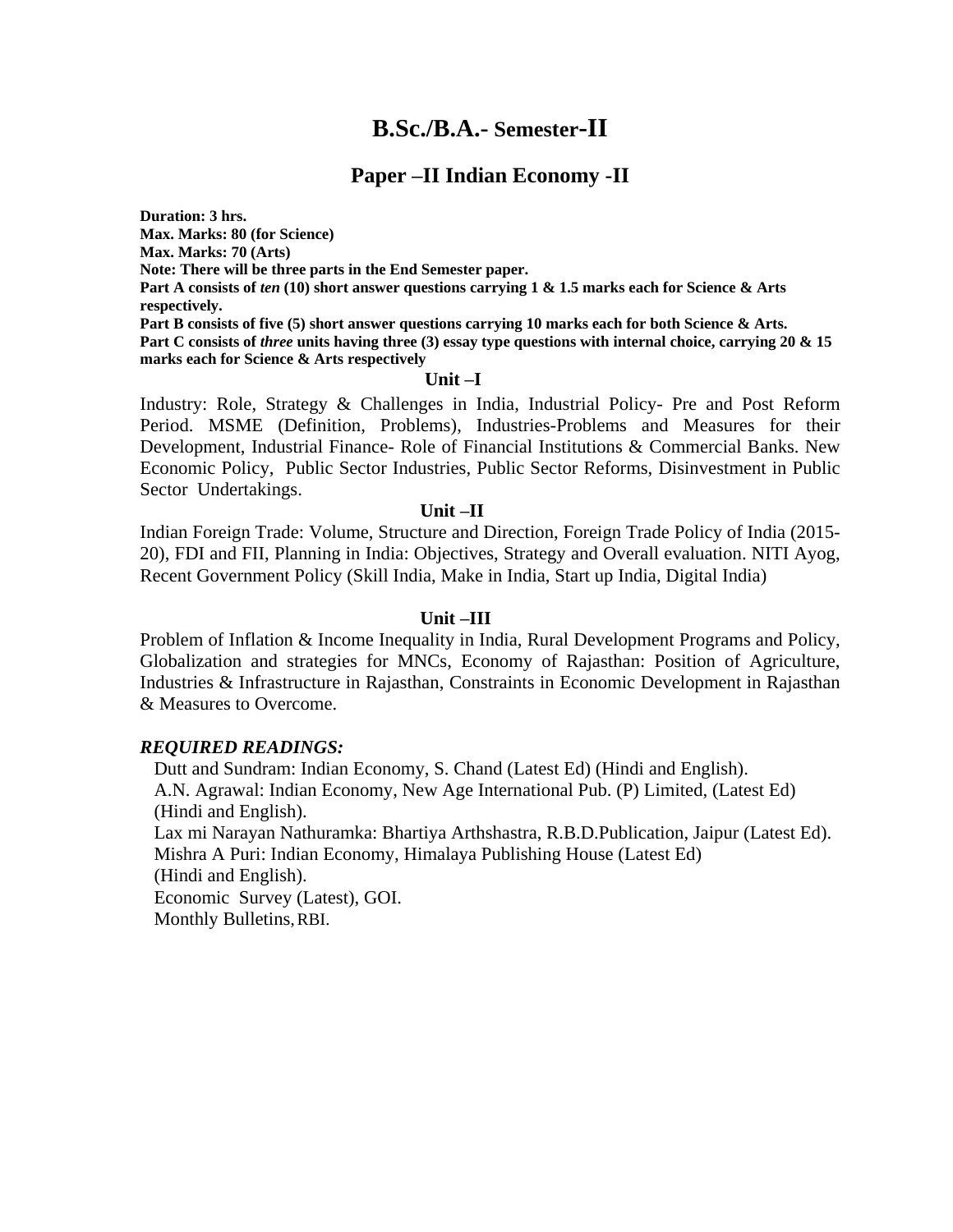## **B.Sc. /B.A. - Semester-III**

### **Paper –I Macro Economics -I**

**Duration: 3 hrs. Max. Marks: 80 (for Science) Max. Marks: 70 (Arts) Note: There will be three parts in the End Semester paper. Part A consists of** *ten* **(10) short answer questions carrying 1 & 1.5 marks each for Science & Arts respectively. Part B consists of five (5) short answer questions carrying 10 marks each for both Science & Arts. Part C consists of** *three* **units having three (3) essay type questions with internal choice, carrying 20 & 15 marks each for Science & Arts respectively.**

### **Unit –I**

Introduction to Macro Economics: Meaning, Scope, Importance and Limitations, Basic Concepts (Constant and variables, Dependent and Independent Variable, Stock and Flow, Ex-ante and Ex- post variable) Difference between Macro and Micro Economics, National Income: Concepts relating to National Product/National Income, Measurement of National Income, National Income and Economic Welfare, Circular flow of Income -Injection and Leakages.

### **Unit –II**

Quantity Theory of Money: Transaction, Cash- Balance and Keynesian Approach, Complete Classical Model of Employment, Income and Output, Say's Law of Market, Keynesian Model of Employment, Income and Output (without IS – LM curves), Aggregate Demand and Aggregate Supply, Equality between Saving and Investment.

### **Unit –III**

Consumption Function, Simple Keynesian Consumption Function, Relative Theory of Consumption, Life Cycle Theory of Consumption, Permanent Income Theory of Consumption. Factors affecting Consumption.

### *REQUIRED READINGS:*

Errol D'Souza, Macroeconomics, Pearson Education. Richard, T. Froyen, Macro Economics: Theories and Policies, Pearson Education. P. Edgemond, Macreconomics, PHI, New Delhi. Gregory Mankiw, Macroeconomics, CBS Publishers, New Delhi. Robert J. Gorden, Macroeconomics, Harper Collins. Ahuja ,H.L.: Principles of Economics, S. Chand and Company, New Delhi.. Nathuramka ,L.N. : Samashti Arthesashtra, R.B.D. Publisher, Jaipur.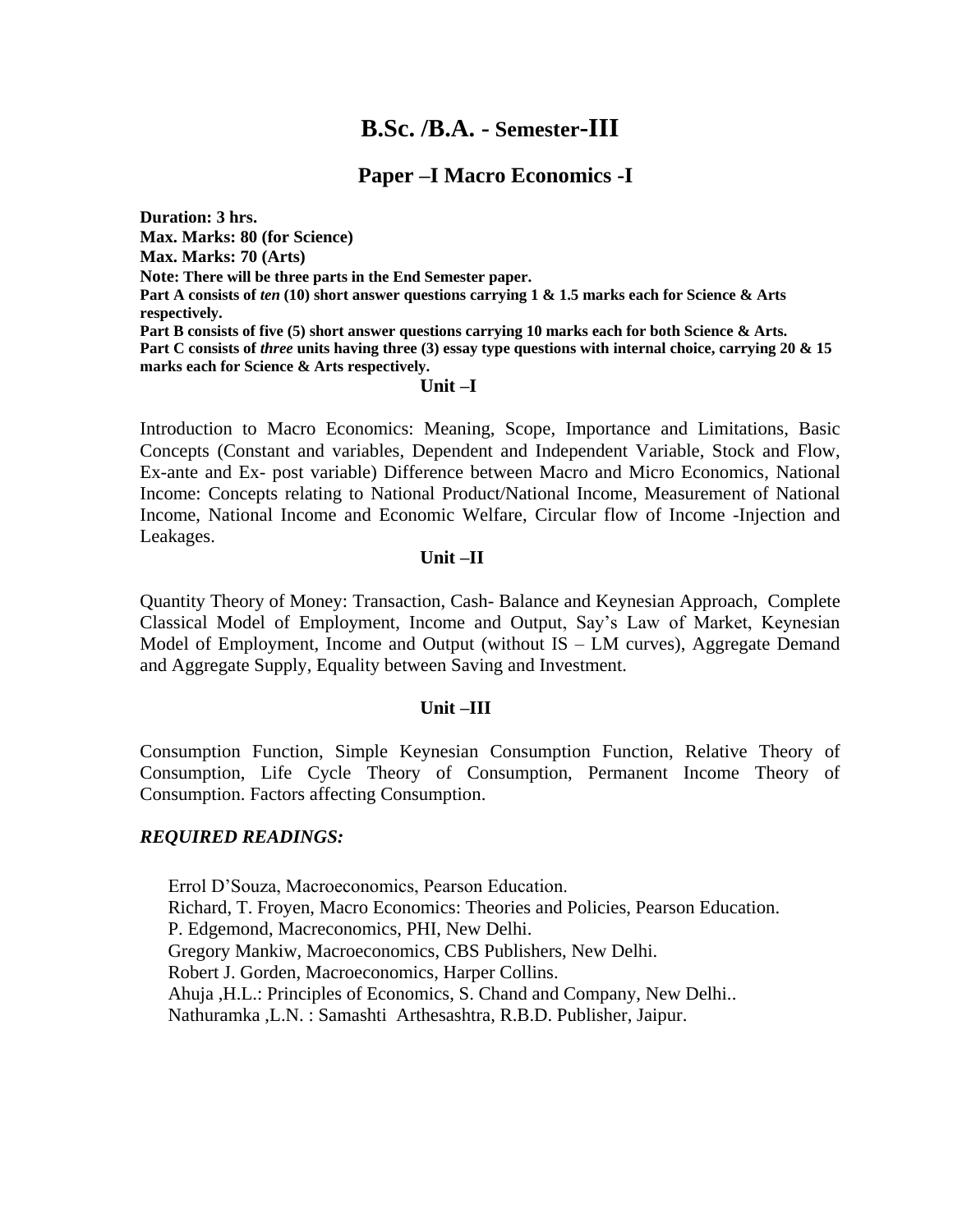## **B.Sc. /B.A. - Semester-III**

### **Paper –II (Opt. a) Introduction to Statistics and Mathematics for Economics-I**

**Duration: 3 hrs. Max. Marks: 80 (for Science) Max. Marks: 70 (Arts) Note: There will be three parts in the End Semester paper. Part A consists of** *ten* **(10) short answer questions carrying 1 & 1.5 marks each for Science & Arts respectively. Part B consists of five (5) short answer questions carrying 10 marks each for both Science & Arts. Part C consists of** *three* **units having three (3) essay type questions with internal choice, carrying 20 & 15 marks each for Science & Arts respectively.**

#### **Unit - I**

Meaning, Uses and Limitations of Statistics, Collection of Statistics Data- Census and Sample Investigation, Classification and Presentation of Data- Statistics, Tables, Graphs, Frequency Distribution, Diagrams, Measures of Central Tendency: Arithmetic Mean, Median, Mode

#### **Unit - II**

Measures of Dispersion: Range, Quartile Deviation, Mean Deviation, Standard Deviation and Co- efficient of Variation.

Simple Correlation: Karl Pearson's Correlation Co- efficient and Spearman's rank Correlation.

#### **Unit –III**

Simultaneous and Quadratic Equations, Arithmetic and Geometric Progressions, Logarithms, Concepts of Function

### *REQUIRED READINGS:*

S.P. Gupta: Statistical Methods, Sultan Chand & Sons, New Delhi.

Kailash Nath Nagar: Sankhyiki Ke Mool Tatva (Hindi) Meenakshi Prakashan, Meerut. A.L. Nagar & R.K. Das: Basic Statistics, Oxford University; Press, New Delhi.

D.R. Agarwal: Quantitative Methods, Vrinda Publication

R. G. D. Allen: Mathematical Analysis for Economics, MacMillan, London.

Laxmi Narain Nathuramka: Arthshastra Mem Ganit Ke Prayog (Hindi), RBD Publication, Jaipur.

B.C. Mehta and G. M. K. Madnani: Mathematics for Economists, Sultan Chand & Sons, New Delhi.

Balvant Kandoi: Mathematics for Business and Economics with Application, Volume -II & Himalaya Publishing House, I.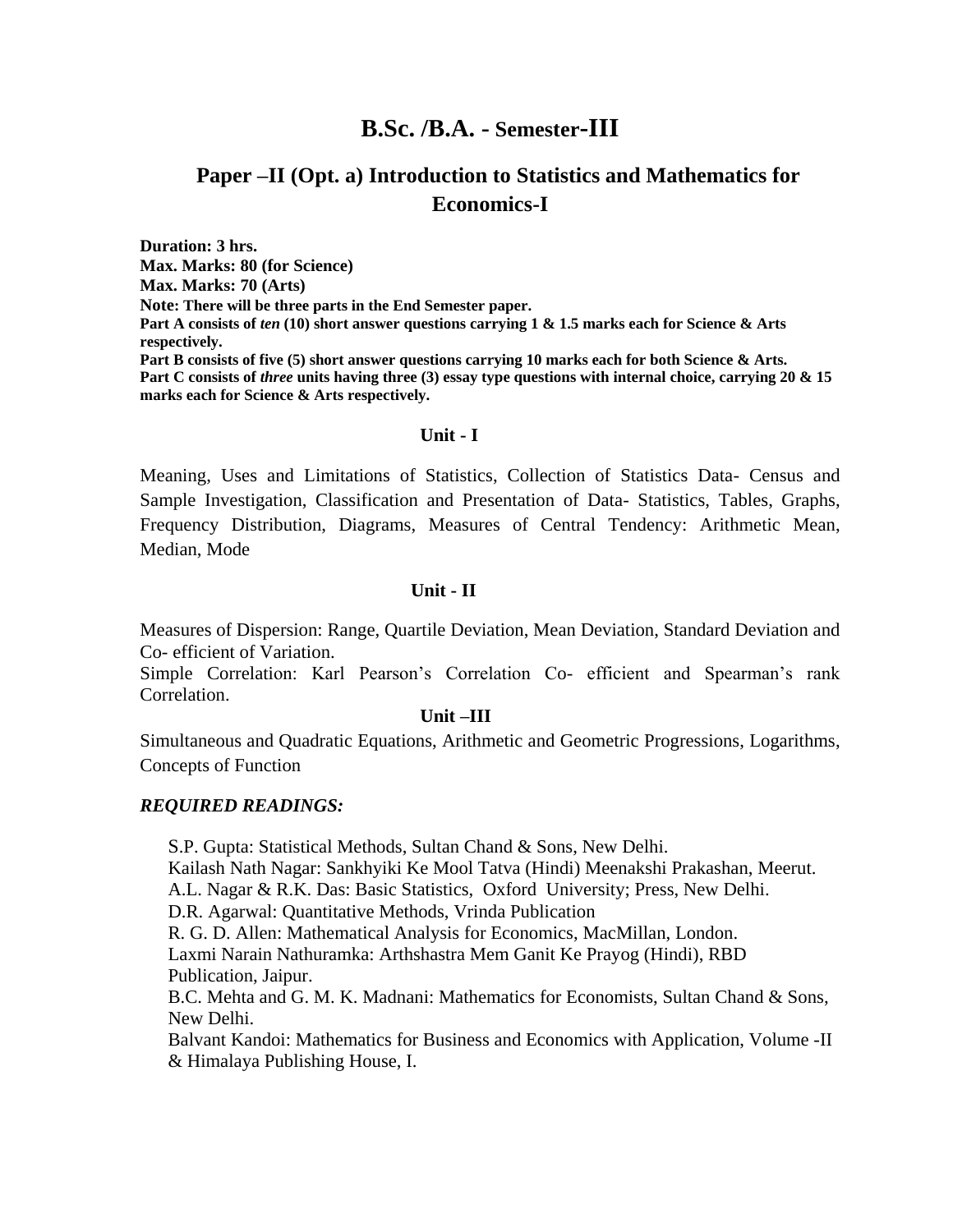## **B.Sc. /B.A. - Semester-III**

### **Paper –II (Opt. b) History of Economic Thought-I**

**Duration: 3 hrs. Max. Marks: 80 (for Science) Max. Marks: 70 (Arts) Note: There will be three parts in the End Semester paper. Part A consists of** *ten* **(10) short answer questions carrying 1 & 1.5 marks each for Science & Arts respectively. Part B consists of five (5) short answer questions carrying 10 marks each for both Science & Arts. Part C consists of** *three* **units having three (3) essay type questions with internal choice, carrying 20 & 15 marks each for Science & Arts respectively.**

#### **Unit I**

Mercantilism, Physiocrates, Quesnay's Table, Economic Concept of Surplus,

Classical School- Adam Smith, the Invisible Hand Doctrine, Wealth of Nation, Laissez Faire, Profit and Wages, Modern Revival of Adam Smith.

### **Unit II**

Malthus's Theory of Population and Theory of Under- Competition, Ricardo- Principles of Political Economy and Taxation, Distribution Theory-Differentiated Rent

### **Unit III**

Critics of the Classical School- Sismondi and National School, Restatement of the Classical Position, Senior and the Four Postulates, J. S. Mill- Four Prepositions and Capital Demand and Supply Bi-furcation Wage Fund.

### *REQUIRED READINGS:*

[T.N. Hajela,](https://www.amazon.com/s/ref=dp_byline_sr_book_1?ie=UTF8&text=T.N.+Hajela&search-alias=books&field-author=T.N.+Hajela&sort=relevancerank) History of Economic Thought, Publisher: ANE Books. Blaug, M 1997, Economic Theory in retrospect, Cambridge University Press, Cambridge Pant and Seth, Arthik Vicharon Ka Itihas, Laxmi Narayan Agrawal, Agra. Dasgupta A.K.L (1985) Epochs of Economic Theory, Oxford University Press,NewDelhi. Ekelund and Hebert: A History of Economic Theory and Method (1990) McGraw Hill Publication Co.New York. Ghosh and Ghosh: Concise History of Economic Thought, Himalaya Publication. Gill Richard: (1972) Evolution of Modern Economics, Prentice Hall of India. Hunt E.K: (1990) History of Economic Thought, Wadsworth Publishing Company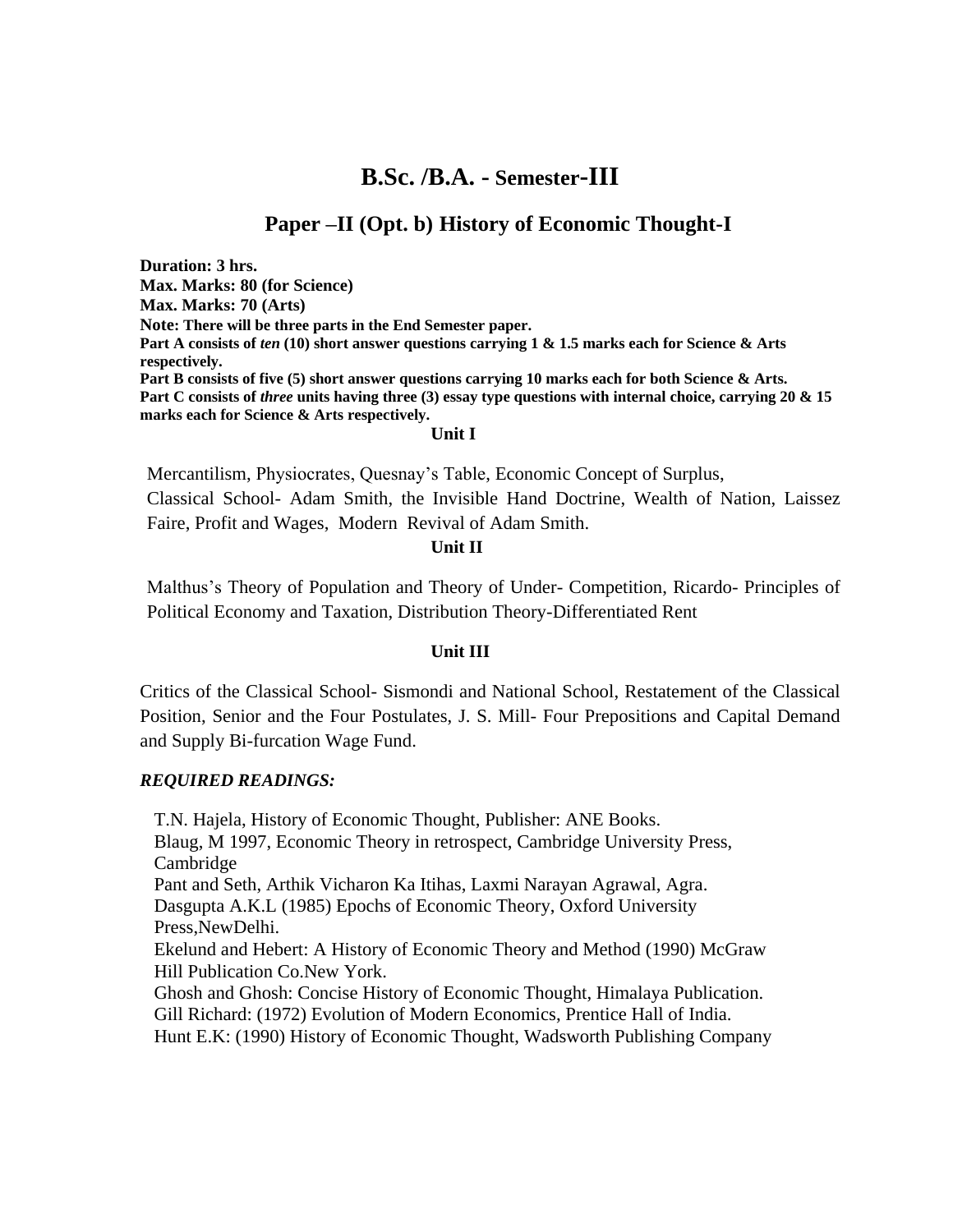## **B.Sc. /B.A. - Semester-IV Paper –I Macro Economics -II**

**Duration: 3 hrs. Max. Marks: 80 (for Science) Max. Marks: 70 (Arts) Note: There will be three parts in the End Semester paper. Part A consists of** *ten* **(10) short answer questions carrying 1 & 1.5 marks each for Science & Arts respectively. Part B consists of five (5) short answer questions carrying 10 marks each for both Science & Arts. Part C consists of** *three* **units having three (3) essay type questions with internal choice, carrying 20 & 15 marks each for Science & Arts respectively.**

### **Unit –I**

Concept of Multiplier (Investment, Complex, Govt, Expenditure, Tax, Transfer Payment, Balanced Budget and Foreign Trade) and Accelerator. Money Supply and (High Powered Money) its determinants.

### **Unit –II**

Value of Money and its Measurement with Index Numbers, Inflation (Cost Push and Demand Pull), Causes of Inflation, Stagflation, Philips Curve, Level of Prices and the Value of Money, Liquidity Preference Theory of Interest, Monetary Policy

### **Unit –III**

Theory of Trade Cycle, Hicks and Samuelson's Theory of Trade Cycle, Causes and Remedial Measures, Functions of Central Bank with special reference to India, Function of Commercial Banks and Multiple Credit Creation.

### *REQUIRED READINGS:*

Errol D'Souza, Macroeconomics, Pearson Education. Richard, T. Froyen, Macro Economics: Theories and Policies, Pearson Education. P. Edgemond, Macreconomics, PHI, New Delhi. Gregory Mankiw, Macroeconomics, CBS Publishers, New Delhi. Robert J. Gorden, Macroeconomics, Harper Collins. Ahuja ,H.L.: Principles of Economics, S. Chand and Company, New Delhi. Nathuramka ,L.N. : Samashti Arthesashtra, R.B.D. Publisher, Jaipur.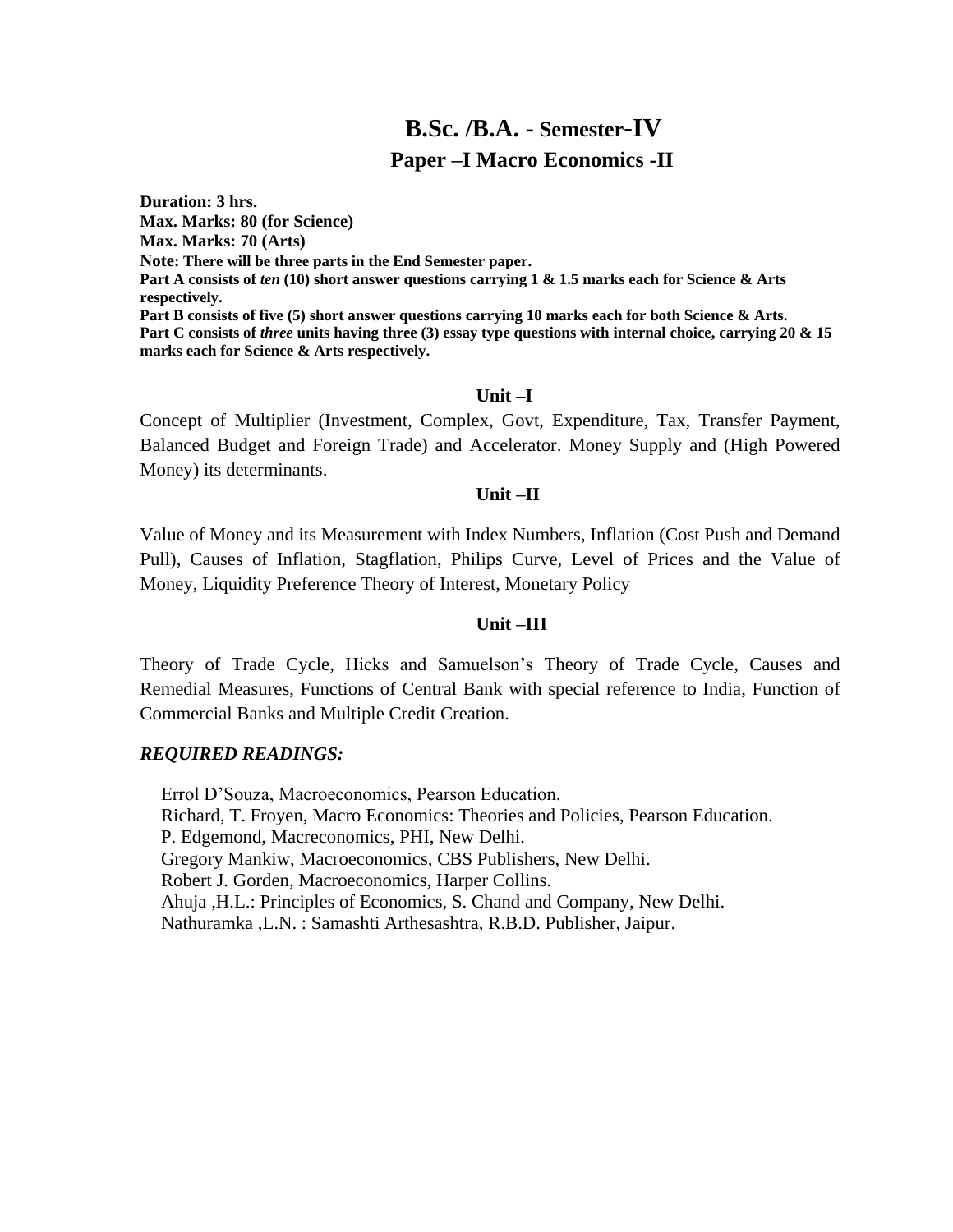## **B.Sc. /B.A. - Semester-IV**

### **Paper –II (Opt. b) History of Economic Thought-II**

**Duration: 3 hrs. Max. Marks: 80 (for Science) Max. Marks: 70 (Arts) Note: There will be three parts in the End Semester paper. Part A consists of** *ten* **(10) short answer questions carrying 1 & 1.5 marks each for Science & Arts respectively. Part B consists of five (5) short answer questions carrying 10 marks each for both Science & Arts. Part C consists of** *three* **units having three (3) essay type questions with internal choice, carrying 20 & 15 marks each for Science & Arts respectively.**

### **Unit –I**

Evaluation of Socialist Thought- Utopian, Socialism, Saint Simon, Robert Own, Louis Blanc, Fourier, and Proudhon, Scientific Socialist

### **Unit –II**

Karl Mark- Efforts at Scientific Socialism, Organic Composition of Capital, Break down of Capitalism. Revival of Mark in Economics, The German Historical School and the Development of Marginalism, The Neo Classical School, Marshall.

### **Unit III**

Twentieth Century Economic Thought- Main features (Only the rise of Keynesianism, the rise of the Mathematical Economics, Dynamics and Econometrics) Critical Evaluation of the Development of Economic Thought, Indian Economic Thought- Kautilya and Gandhi.

### *REQUIRED READINGS:*

[T.N. Hajela,](https://www.amazon.com/s/ref=dp_byline_sr_book_1?ie=UTF8&text=T.N.+Hajela&search-alias=books&field-author=T.N.+Hajela&sort=relevancerank)History of Economic Thought , Publisher: ANE Books. Blaug, M 1997, Economic Theory in retrospect, Cambridge University press, Cambridge Pant and Seth, Arthik Vicharon Ka Itihas, Laxmi Narayan Agrawal, Agra. Dasgupta A.K.L1985) Epochs of Economic Theory, Oxford Univ Press,NewDelhi. Ekelund and Hebert: A History of Economic Theory and Method (1990) McGraw Hill Publ Co.New York. Ghosh and Ghosh; Concise History of Economic Thought, Himalaya. Gill Richard: (1972) Evolution of Modern Economics, Prentice Hall of India. Hunt E.K : (:1990) History of Economic Thought, Wadsworth Publishing Company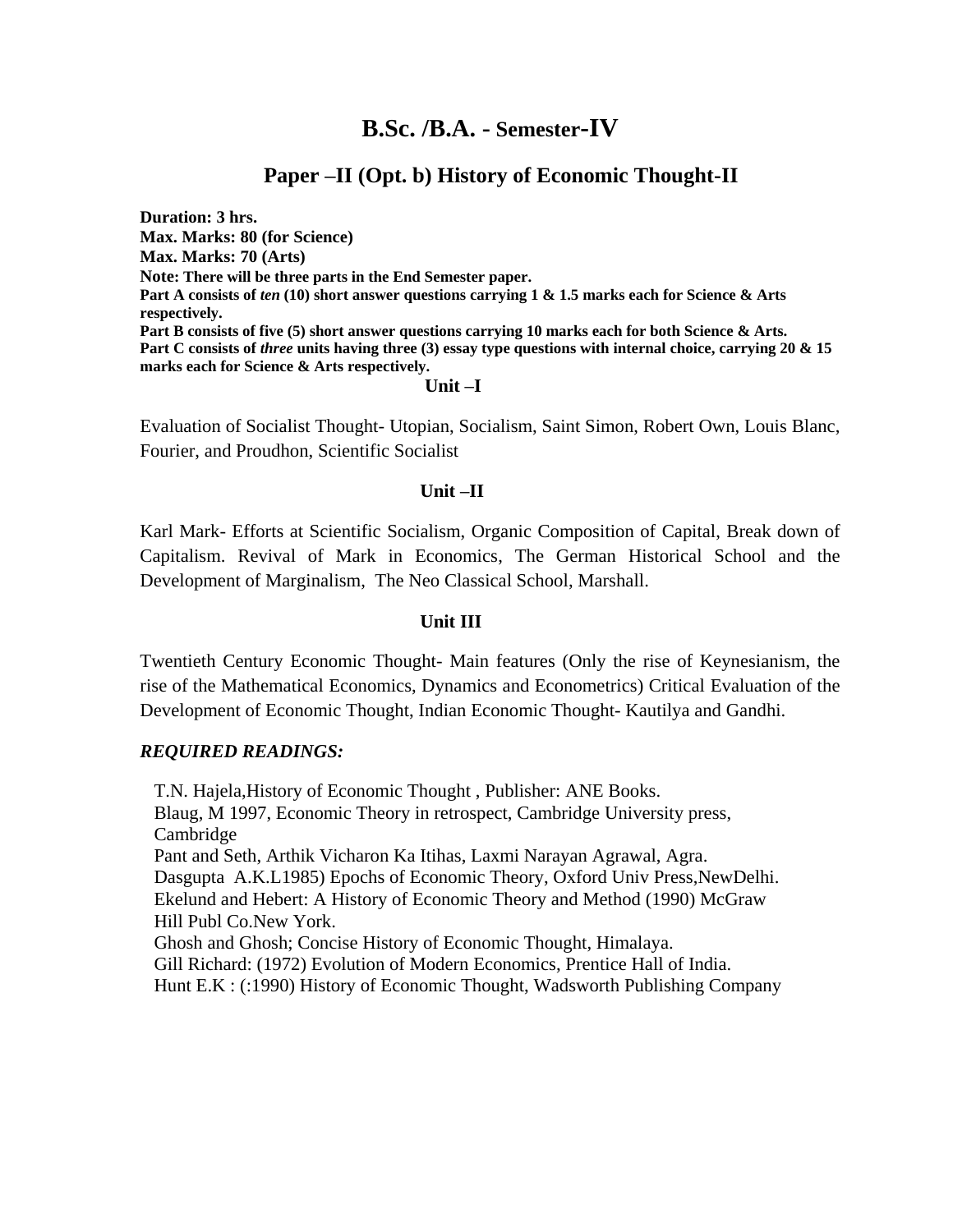## **B.Sc. /B.A. - Semester-IV Paper –II (Opt. a) Introduction to Statistics and Mathematics for Economics-II**

**Duration: 3 hrs. Max. Marks: 80 (for Science) Max. Marks: 70 (Arts) Note: There will be three parts in the End Semester paper. Part A consists of** *ten* **(10) short answer questions carrying 1 & 1.5 marks each for Science & Arts respectively. Part B consists of five (5) short answer questions carrying 10 marks each for both Science & Arts. Part C consists of** *three* **units having three (3) essay type questions with internal choice, carrying 20 & 15 marks each for Science & Arts respectively.**

### **Unit –I**

Linear Regressions Analysis (Simple two variables), Index Numbers: Cost of Living Index Number, Fisher's Ideal Index, Analysis of Time series: Components and Trends by Moving Average Method and Least Square Method, Determination of Seasonal Variation.

### **Unit -II**

Interpolation – Newton's and Binomial Method, Linear Programming Formulation and Graphical Solution, Determinants and Matrix, Solution of Simultaneous Equation by Cramer's Rule.

### **Unit -III**

Simple Differentiation, Partial Differentiation of Function involving two Independent Variable and their Applications in Economics, Maxima and Minima with and without Constraints, Integration - One Variable Case, Definite Integrals, Application of Integral Calculus in Economics

### *REQUIRED READINGS:*

S.P. Gupta: Statistical Methods, Sultan Chand & Sons, New Delhi.

Kailash Nath Nagar: Sankhyiki Ke Mool Tatva (Hindi) Meenakshi Prakashan, Meerut.

A.L. Nagar & R.K. Das: Basic Statistics, Oxford University; Press, New Delhi.

D.R. Agarwal: Quantitative Methods, Vrinda Publication

R. G. D. Allen: Mathematical Analysis for Economics, MacMillan, London.

Laxmi Narain Nathuramka: Arthshastra Mem Ganit Ke Prayog (Hindi), RBD Publication, Jaipur.

B.C. Mehta and G. M. K. Madnani Mathematics for Economists, Sultan Chand & Sons, New Delhi..

Balvant Kandoi: Mathematics for Business and Economics with application, Volume — I & II, Himalaya Publishing House.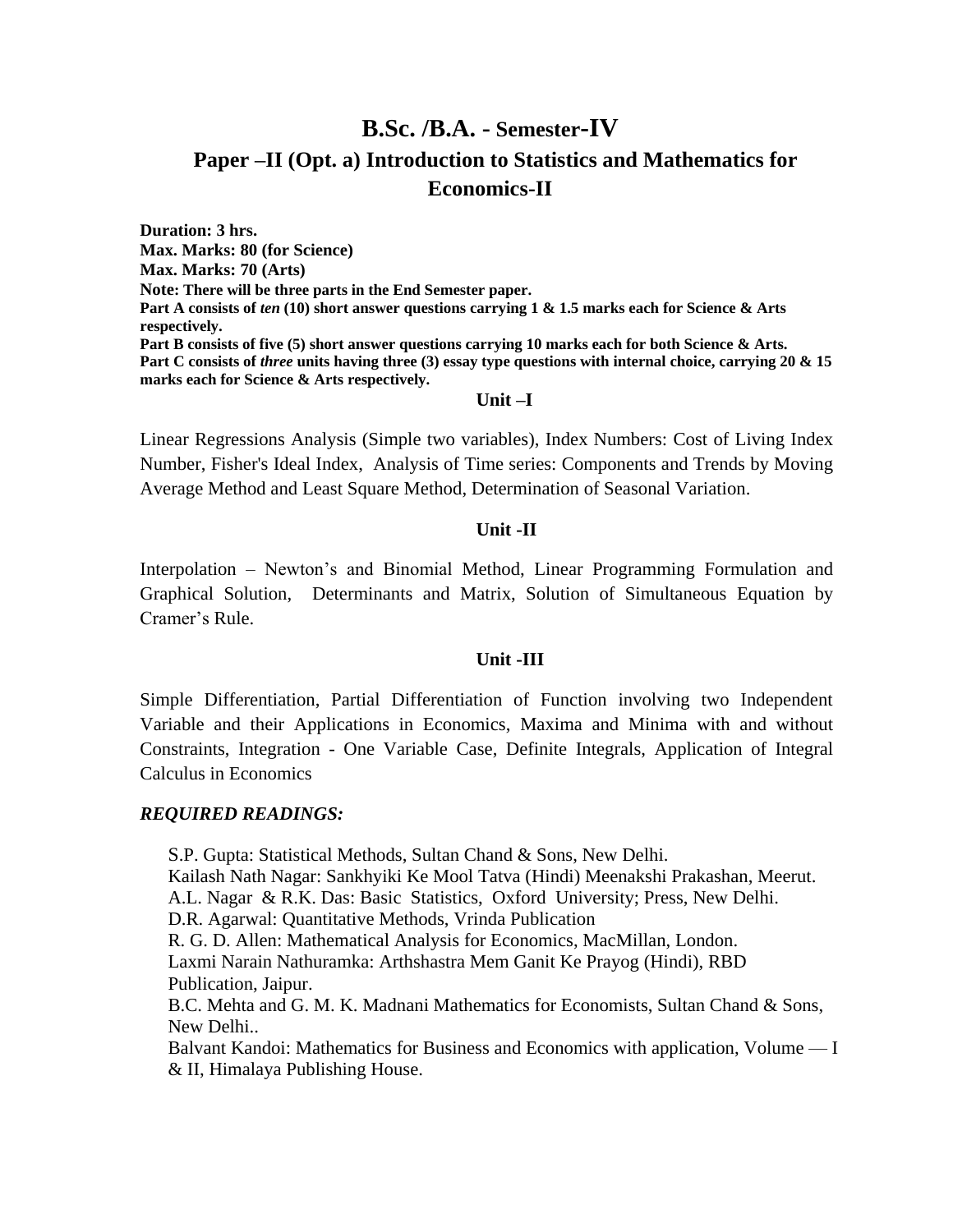### **B.Sc. /B.A. - Semester-V**

### **Paper - I International Trade and Development Economics**

**Duration: 3 hrs. Max. Marks: 80 (for Science) Max. Marks: 70 (Arts) Note: There will be three parts in the End Semester paper. Part A consists of** *ten* **(10) short answer questions carrying 1 & 1.5 marks each for Science & Arts respectively. Part B consists of five (5) short answer questions carrying 10 marks each for both Science & Arts. Part C consists of** *three* **units having three (3) essay type questions with internal choice, carrying 20 & 15 marks each for Science & Arts respectively.**

### **Unit-I**

Features of International Trade, Gains from Trade, Trade Theories – Adam Smith, Ricardo, Haberler, Mill and H- O Theory (Elementary Treatment).

#### **Unit-I**I

Free Trade and Protection. Foreign Exchange Market and Exchange Rate, Balance of Trade and Balance of Payment – Definition and Structure, WTO – Scope and Impact

#### **Unit-III**

Economic Growth and Development – Factors affecting Economic Growth, Development and Underdevelopment, Measures of Development, Lewis Theory of Unlimited Supply of Labour, Balanced vs. Unbalanced Growth Model, Harrod – Domar & Solow's Model.

#### *REQUIRED READINGS:*

D. Salvatore : International Economics, John Wiley and Sons. K. C. Rana and K. N. Verma: International Economics. (Hindi/English edition) Vishal Publishing Company, Delhi.

B. O. Soderston & G. Reed: International Economics, Palgrave Macmillan.

Michael P. Todaro, Economic Development, Pearson Education.

A. P. Thirwal, Growth and Development, Macmillan.

Debraj Raj, Development Economics, Oxford University Press.

S. K. Mishra and V. K. Puri, Economics of Development and Planning – Theory and Practice, Himalaya Publishing House.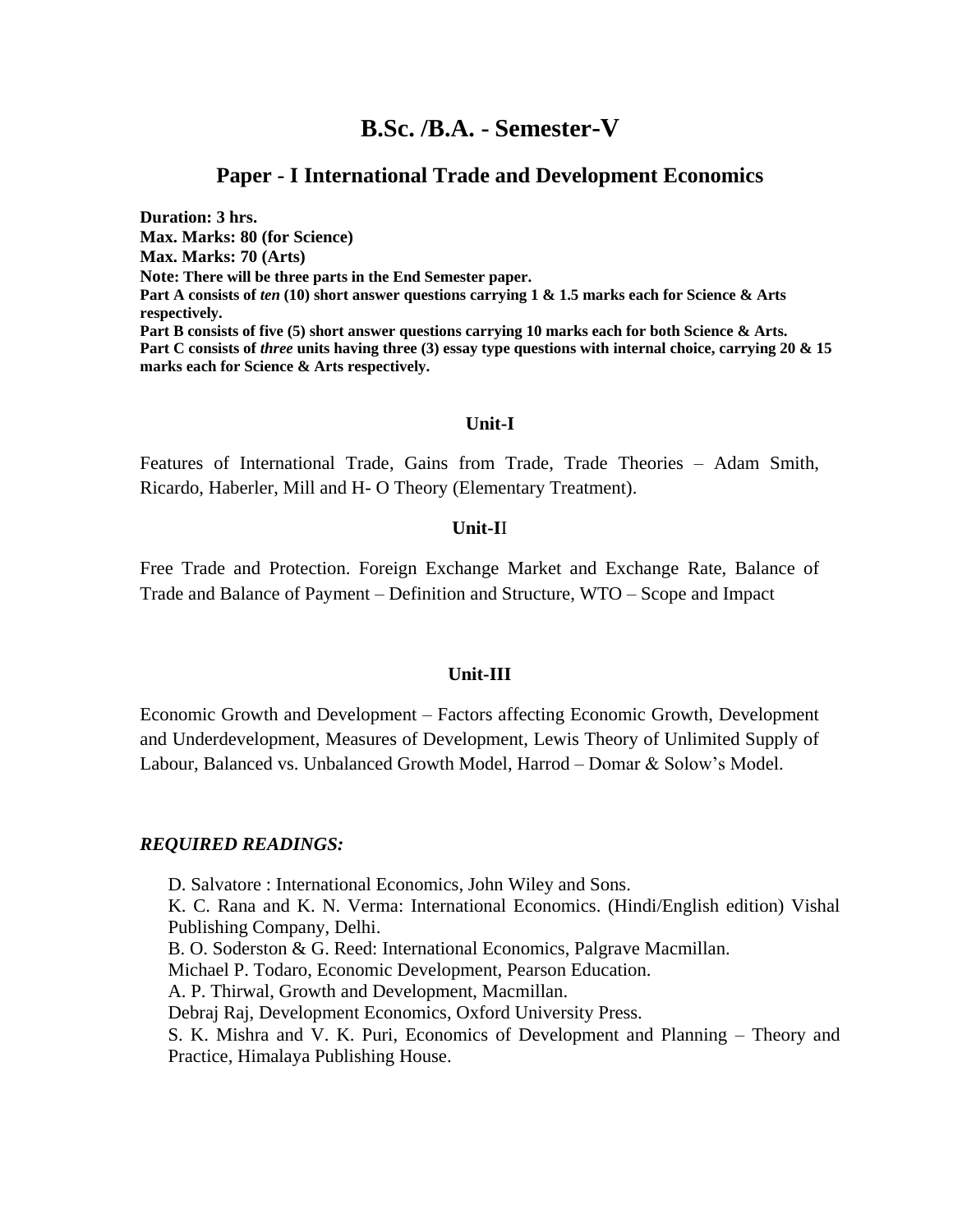## **B.Sc. /B.A. - Semester-V**

### **Paper –II (Opt. a) Application of Mathematics in Economics -I**

**Duration: 3 hrs. Max. Marks: 80 (for Science) Max. Marks: 70 (Arts) Note: There will be three parts in the End Semester paper. Part A consists of** *ten* **(10) short answer questions carrying 1 & 1.5 marks each for Science & Arts respectively. Part B consists of five (5) short answer questions carrying 10 marks each for both Science & Arts. Part C consists of** *three* **units having three (3) essay type questions with internal choice, carrying 20 & 15 marks each for Science & Arts respectively.**

### **Unit-I**

Differential Calculus and Integral Calculus: Applications in Economics, Matrix and Determinants, Solution of Simultaneous Equations, Maxima and Minima, Convexity and Concavity.

Theory of Consumer Behaviour: Nature of a Utility Function, Properties of an Indifference Curve, Maximization of Utility, Demand Functions- Ordinary and Compensated.

### **Unit-II**

Price and Income Elasticity, Elasticity Relations in Demand Analysis, Slutsky Equation in two Commodity Case, Elasticity Form and Important Results, Income and Leisure - Derivation of Labor Supply Function and its Properties.

### **Unit-III**

Theory of Firm: Production Function- Properties of a Well Behaved and Homogeneous Production Functions -Cobb-Douglas and CES Production Functions, Product Curves, Output Elasticity of Factor Input, Properties of an Isoquant, Elasticity of Substitution of a Homogeneous Production Function- Linearly Homogeneous and Cobb-Douglas Production Functions.

### *REQUIRED READINGS:*

J.M. Henderson and R.L. Quandt: Micro Economic Theory: A Mathematical Approach, McGraw-Hill. London. RGD Allen, Mathematical Economics, McMillan Alpha C Chiang: Fundamental Methods of Mathematical Economics, McGraw-Hill, Kagakusha, Tokyo. S. Sharma and A. Arora, Mathematical Economics, Ritu Publication, Jaipur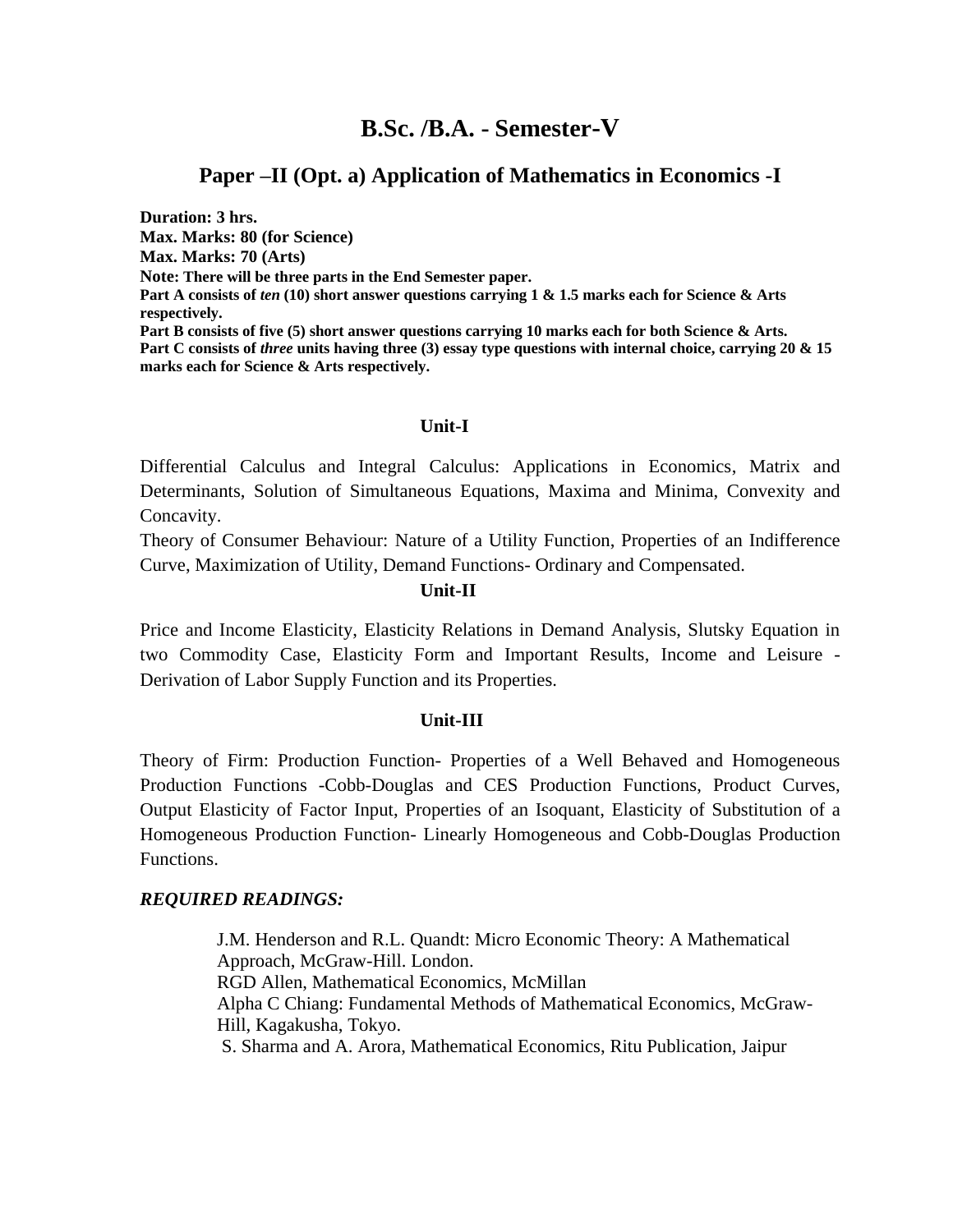## **B.Sc. /B.A. - Semester-V**

### **Paper – II (Opt. b) Environmental Economics-I**

**Duration: 3 hrs. Max. Marks: 80 (for Science) Max. Marks: 70 (Arts) Note: There will be three parts in the End Semester paper. Part A consists of** *ten* **(10) short answer questions carrying 1 & 1.5 marks each for Science & Arts respectively. Part B consists of five (5) short answer questions carrying 10 marks each for both Science & Arts. Part C consists of** *three* **units having three (3) essay type questions with internal choice, carrying 20 & 15 marks each for Science & Arts respectively.**

### **Unit-I**

Environmental Economics**:** Meaning, Nature, Scope and Significance, Economic Development and the Environment, Common Property Resources and their Depletion.

### **Unit-II**

Ecosystems – Loss of Biodiversity, Sustainable Development, Environmental Problems of Industrial Development: Water Pollution, Air Pollution, Noise Pollution, Depletion of Ozone Layer- Carbon Credit, Pigovian Fees.

### **Unit-III**

Environmental Problems of Agricultural Development- Salinity, Water Logging, Desertification of Land, Excess Use of Water, Fertilizers and Pesticides, Farm Implements Cropping Pattern; Natural Farming; Forest Depletion: Causes and Impact.

### *REQUIRED READINGS:*

Bhattacharya R.N. (Ed) (2001), Environmental Economics: An Indian Perspective, Oxford University Press, New Delhi.

[Charles D. Kolstad,](https://www.google.co.in/search?tbo=p&tbm=bks&q=inauthor:%22Charles+D.+Kolstad%22) Environmental Economics, Oxford University Press, 2011. U.Shankar (Ed)(2001), Environmental Economics , Oxford University Press, New Delhi. Baumal, W. J. & W. E. (1997), Theory of Environmental Policy, Prentice Hall, Englewood-Cliffs.

Dorfman, R. & N. Dorfman (Eds.) (1977), Economics of the Environment, W. W. Norton, New York.

Nijkamp, P. (Ed.) (1976), Environmental Economics, Vol. I & II, Martinus Nijhoft, Leiden

Karpagam, M. (1993), Environmental Economics, Sterling Publishers, New Delhi.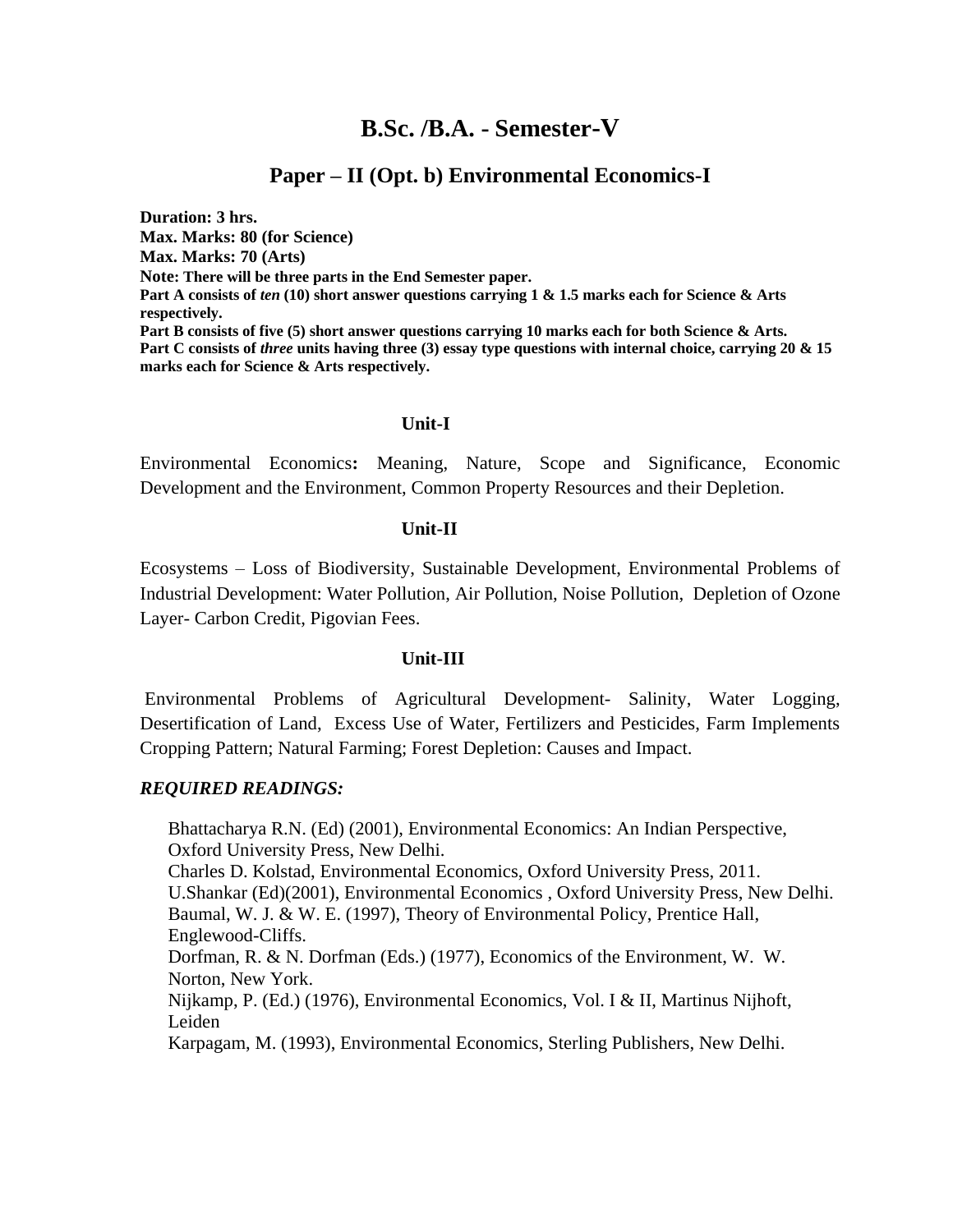## **B.Sc. /B.A. - Semester-VI Paper - I Public Finance**

**Duration: 3 hrs. Max. Marks: 80 (for Science) Max. Marks: 70 (Arts) Note: There will be three parts in the End Semester paper. Part A consists of** *ten* **(10) short answer questions carrying 1 & 1.5 marks each for Science & Arts respectively. Part B consists of five (5) short answer questions carrying 10 marks each for both Science & Arts. Part C consists of** *three* **units having three (3) essay type questions with internal choice, carrying 20 & 15 marks each for Science & Arts respectively. Unit-I**

Nature and Scope of Public Finance, Role of Government in the Economy. Optimal Budgeting. Public goods and Private goods.

### **Unit-II**

Public Revenue – Canons of Taxation. Incidence, Impact and Shifting of Taxation. Direct and Indirect Taxation.

### **Unit-III**

Public Expenditure – Canons of Public Expenditure, Classification and Effect on Production and on Distribution. Public Debt – Meaning, Objectives, Burden and Theories of Public Debt. Fiscal Policy – Meaning, Objectives and Anti inflationary Policy.

### *REQUIRED READINGS:*

R. A. Musgrave and P. B. Musgrave, Public Finance in Theory & Practice, McGraw Hill Publication.

S. Ganguli, Public Finance, The World Press Pvt. Ltd.

H. L. Bhatia, Public Finance, Vikas Publishing House Pvt. Ltd.

John Callis and Philip Jones, Public Finance and Public Choice, Oxford University Press.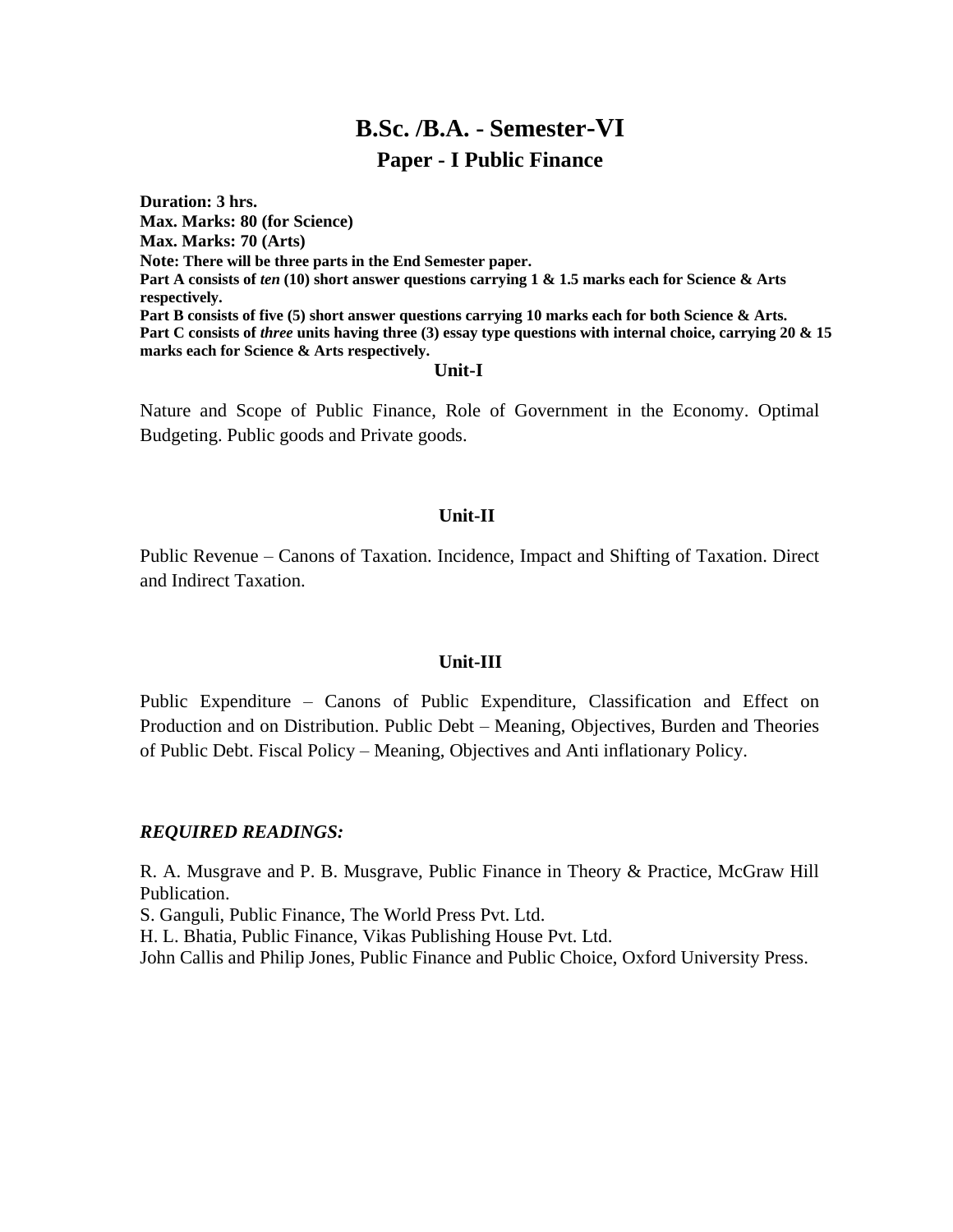## **B.A. /B.Sc. - Semester-VI**

### **Paper –II (Opt. a) Application of Mathematics in Economics-II**

**Duration: 3 hrs. Max. Marks: 80 (for Science) Max. Marks: 70 (Arts) Note: There will be three parts in the End Semester paper. Part A consists of** *ten* **(10) short answer questions carrying 1 & 1.5 marks each for Science & Arts respectively. Part B consists of five (5) short answer questions carrying 10 marks each for both Science & Arts. Part C consists of** *three* **units having three (3) essay type questions with internal choice, carrying 20 & 15 marks each for Science & Arts respectively.**

### **Unit-I**

Optimization Behaviour of a Firm- Constrained Cost Minimization, Constrained Output Maximization and Profit Maximization; Input Demand Functions- Properties and Derivation of Producer's First Order Difference Equation- Cobweb Model.

#### **Unit-II**

Input Demand Functions; Cost Functions- Properties and Derivation of Short Run and Long Run Cost functions; Consumer's and Producer's Surplus.

Linear Programming: Graphical and Simplex Method (Maximization Problem Only);

### **Unit-III**

Input-Output Analysis: Concepts of Static, Dynamic, Closed and Open Input - Output Models, Hawkins-Simon Conditions of Viability, Determination of Gross Output, and Value Added in Open Input –Output Model; Theory of Games: Two-Person Constant Sum Games, Zero-Sum Game, Maximin and Minimax, Dominant Strategies and Saddle Point Solution

#### *REQUIRED READINGS:*

J.M. Henderson and R.L. Quandt: Micro Economic Theory: A Mathematical Approach, McGraw-Hill. London. RGD Allen, Mathematical Economics, McMillan . Alpha C Chiang: Fundamental Methods of Mathematical Economics, McGraw-Hill, Kagakusha, Tokyo. S. Sharma and A. Arora, Mathematical Economics, Ritu Publication, Jaipur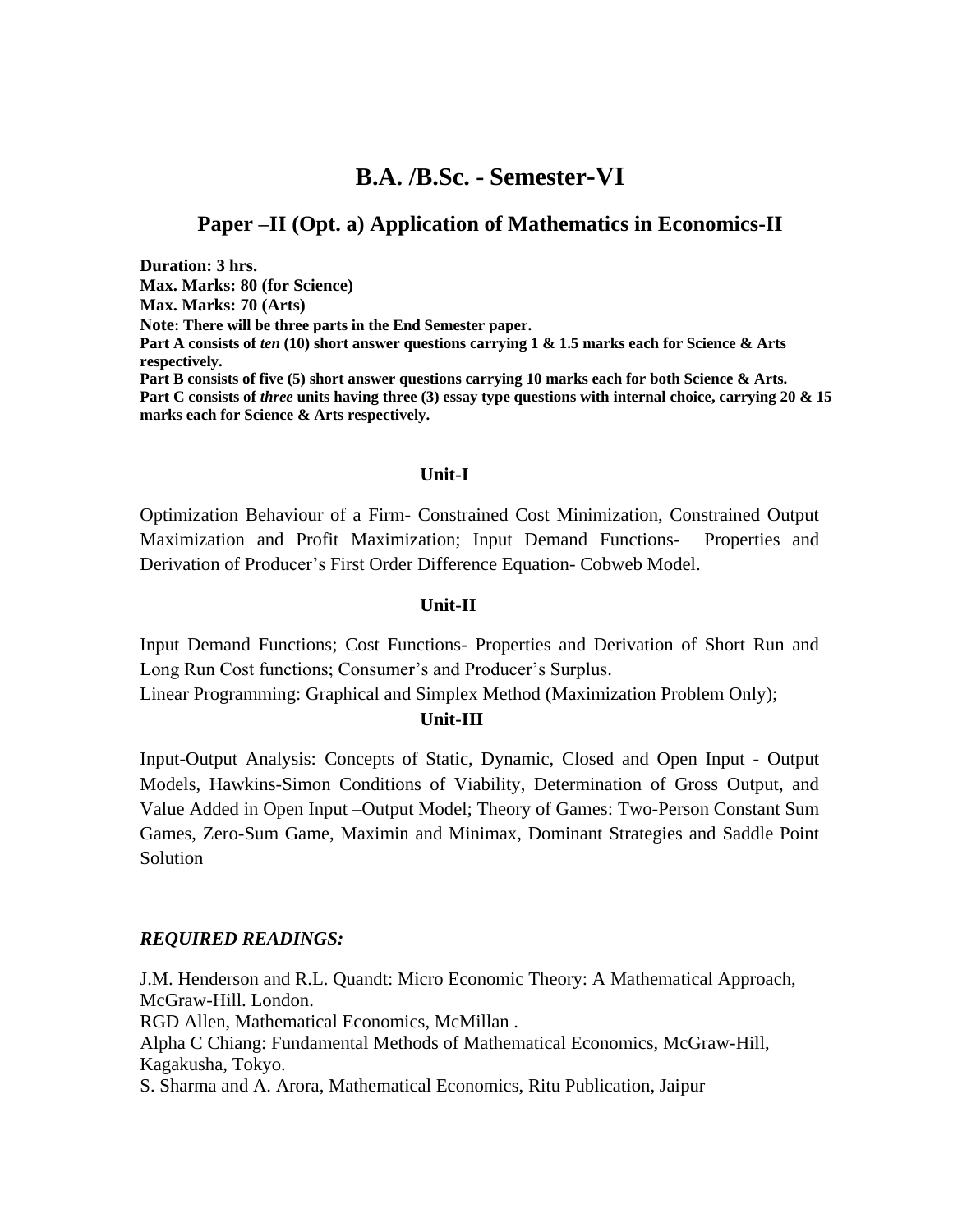## **B.Sc. /B.A. - Semester-VI**

### **Paper – II (Opt. b) Environmental Economics-II**

**Duration: 3 hrs. Max. Marks: 80 (for Science) Max. Marks: 70 (Arts) Note: There will be three parts in the End Semester paper. Part A consists of** *ten* **(10) short answer questions carrying 1 & 1.5 marks each for Science & Arts respectively. Part B consists of five (5) short answer questions carrying 10 marks each for both Science & Arts. Part C consists of** *three* **units having three (3) essay type questions with internal choice, carrying 20 & 15 marks each for Science & Arts respectively.**

### **Unit-I**

Role of Various Sectors in Environment Protection: Role of Public / Government, Private, Co-operative Sectors and NGOs in Environment Protection. Market Failure.

#### **Unit-II**

Environmental Policy in India: Environment Protection Laws in India, Central pollution Control Board, State Pollution Control Boards, Local Bodies and Environment Protection.

### **Unit-III**

Global Environmental Issues**:** WTO and Environment, Trade and Environment- Climate Change, Natural Resource Accounting, International Attempts to Protect the Environment: Movements, Laws, and Agreements.

### *REQUIRED READINGS:*

Bhattacharya R.N. (Ed) (2001), Environmental Economics: An Indian Perspective, Oxford University Press, New Delhi. [Charles D. Kolstad,](https://www.google.co.in/search?tbo=p&tbm=bks&q=inauthor:%22Charles+D.+Kolstad%22) Environmental Economics, Oxford University Press, 2011. U.Shankar (Ed)(2001), Environmental Economics , Oxford University Press, New Delhi. Baumal, W. J. & W. E. (1997), Theory of Environmental Policy, Prentice Hall, Englewood-Cliffs. Dorfman, R. & N. Dorfman (Eds.) (1977), Economics of the Environment, W W. Norton, New York. Nijkamp, P. (Ed.) (1976), Environmental Economics, Vol. I & II, Martinus Nijhoft, Leiden Karpagam, M. (1993), Environmental Economics, Sterling Publishers, New Delhi.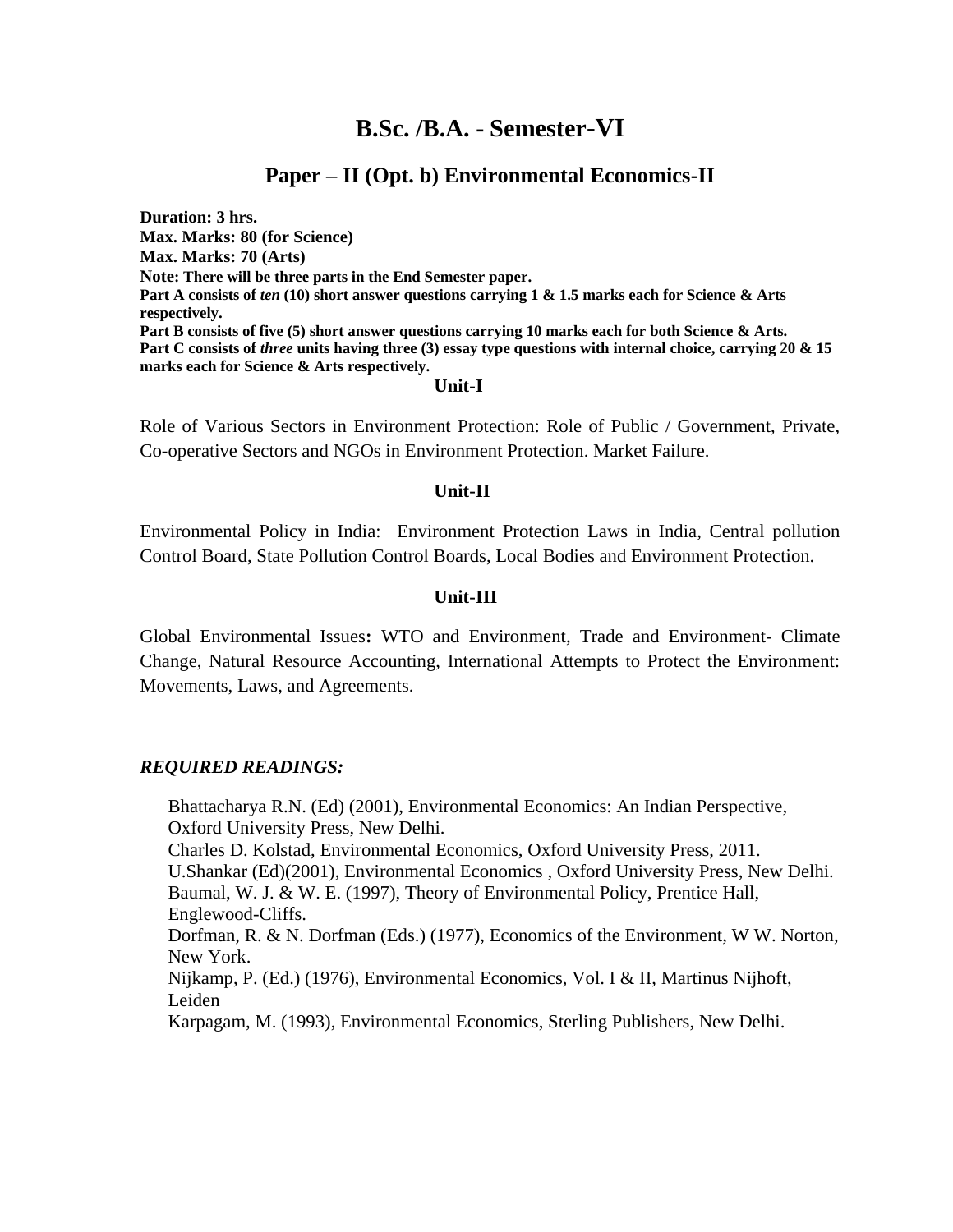## **S. S. Jain Subodh P. G. (Autonomous) College, Jaipur (Affiliated to University of Rajasthan, Jaipur)**

# **B. A. /B. Sc. Economics Department of Economics**